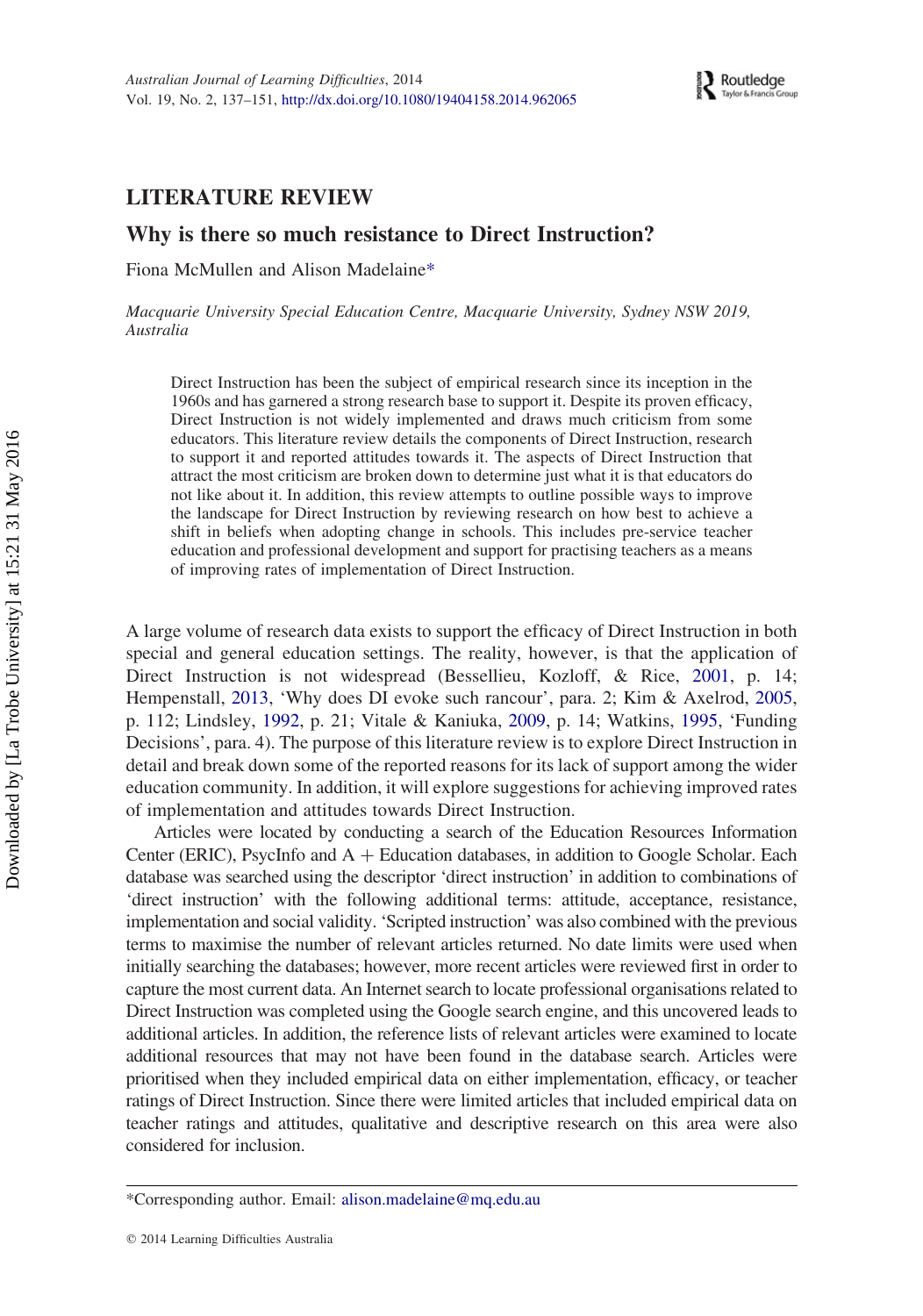### Direct Instruction or direct instruction?

It is important to note that there is some variation in terminology regarding Direct Instruction, specifically, the difference between what is sometimes referred to as 'little' direct instruction (di) (using lower case letters) and 'big' Direct Instruction (DI) (using capital letters). The pioneering Direct Instruction (DI) programs came from the work of Siegfried Engelmann, an early childhood educator, and his colleagues (Magliaro, Lockee, & Burton, [2005,](#page-14-0) p. 42). Engelmann wanted to eliminate the notion that student failure was the result of something inherently deficient in the child (Engelmann, [1967](#page-13-0), p. 99, [1980](#page-13-0), p. 29). Quite simply, if the child has not learned after instruction, it is the result of inadequate teaching, not the child's innate capabilities. Engelmann emphasised that all children can learn if instruction is designed independently of learner characteristics. That is, the focus is on what is being taught rather than who is being taught (Engelmann, [1980](#page-13-0), p. 35). Engelmann [\(1980](#page-13-0)) specified key instructional variables that place responsibility for child learning on the teacher, under the premise that faultless instruction would result in maximum student learning (p. 30). This, he theorised, could be achieved by breaking tasks into small steps using task analysis, through explicit teacher-led instruction and teaching at a brisk pace (Engelmann, [1967](#page-13-0), p. 99).

Since the 1960s, there have been many programs created which are predicated on this instructional design, such as Reading Mastery, Spelling Mastery and Corrective Reading. These programs are typically referred to as DI (using capital letters), while instructional practices consistent with what happens in these programs, but not specific to a program (often published commercial programs), are referred to simply as 'direct instruction' (lower case) (Gersten, Woodward, & Darch, [1986,](#page-13-0) p. 18; Kame'enui, Jitendra, & Darch, [1995](#page-14-0), p. 8; Proctor, [1989](#page-14-0), p. 40). DI programs follow a script and predetermined curriculum. In contrast, 'direct instruction' can be implemented using any curriculum resource, not just an exclusively designed program. It refers specifically to the teaching strategies implemented, such as teacher-led instruction using explicit language. An example of 'di' appears in the book, 'Direct Instruction Reading' (Carnine, Silbert, Kame'enui, & Tarver, [2010\)](#page-13-0). In essence, both DI and 'direct instruction' may look the same, but the difference lies in the predetermined scope and sequence of the content that is being taught (Kame'enui et al., [1995,](#page-14-0) p. 8). DI involves an all-encompassing curriculum, building on skills cumulatively throughout the course of the program and is based around a predetermined mastery criterion and outcomes. On the other hand, direct instruction can be implemented 'ad hoc', to any lesson, without connection to previous or future lessons (Gersten et al., [1986](#page-13-0), p. 18).

Throughout the literature, the term explicit instruction is sometimes used in place of direct instruction (di), as these two terms have come to share the same meaning. They are concerned with teaching behaviours and the resultant academic learning of the student (Baumann, [1988,](#page-13-0) p. 713; Gersten et al., [1986](#page-13-0), p. 18; Kame'enui et al., [1995,](#page-14-0) p. 7; Proctor, [1989](#page-14-0), p. 40). The fact that these two terms are interchangeable demonstrates that different researchers have, after separately reviewing research on effective instruction, arrived at the same conclusions. While definitions of di vary there is consistency in the description of core elements. That is, it refers to instruction that is teacher directed, has an academic focus, is goal oriented, and requires deliberate implementation (Gersten et al., [1986,](#page-13-0) p. 17; Kame'enui et al., [1995](#page-14-0), p. 7; Kim & Axelrod, [2005](#page-14-0), p. 114). Perhaps most recognisable in any definition of explicit or direct instruction is the use of demonstration, guided practice then independent practice (Baumann, [1988,](#page-13-0) p. 714; Gersten et al., [1986](#page-13-0), p. 18; Proctor, [1989](#page-14-0), p. 41), also known as 'I do, we do, you do'.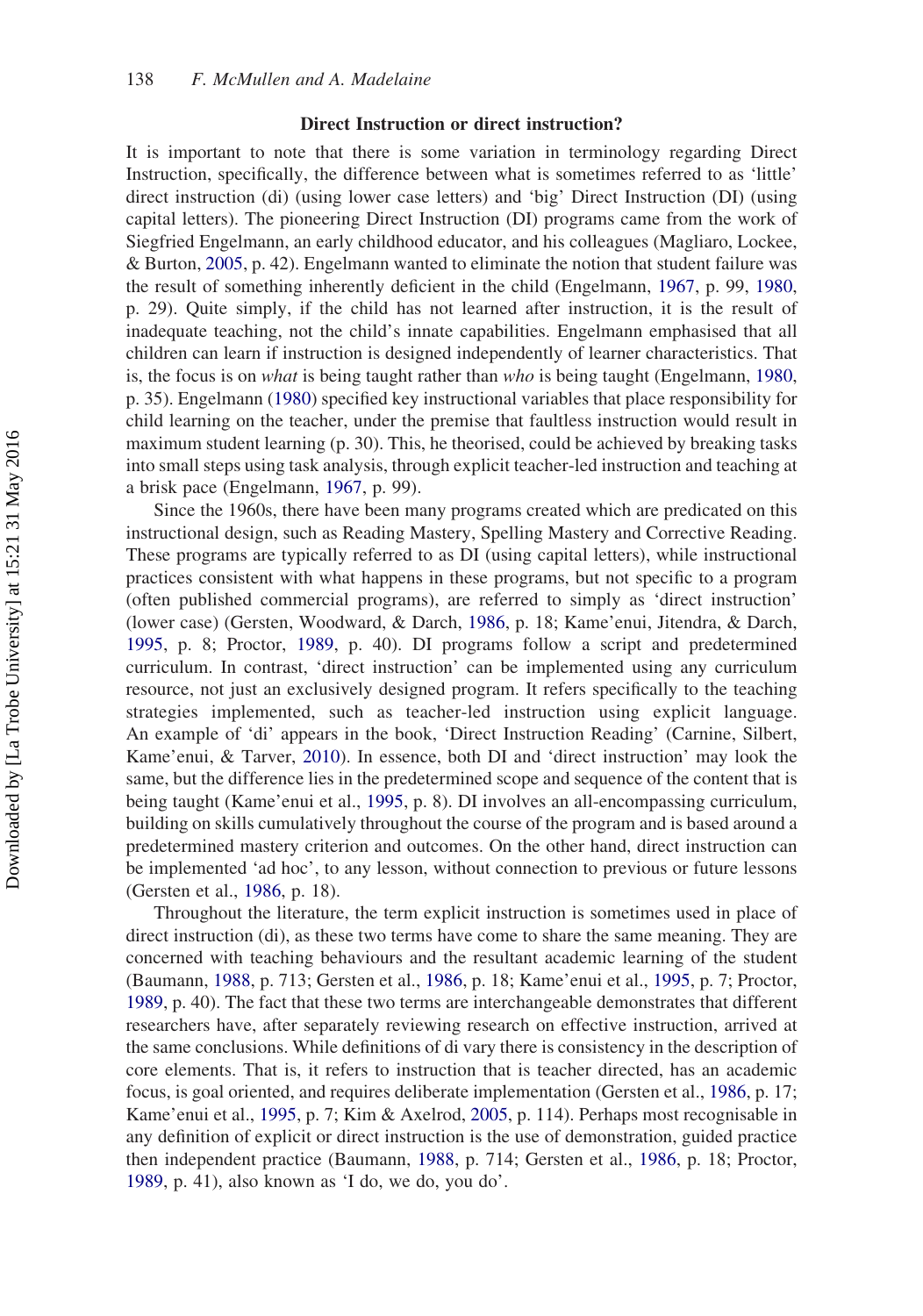It is important to acknowledge that while DI is the specific branch of di most often attributed to the work of Sigfried Engelmann, Douglas Carnine, Carl Bereiter and their colleagues, other researchers are also credited with bringing attention to this instructional technology. Most notably, Rosenshine is recognised as publishing the earliest 'definition' of di (Gersten et al., [1986,](#page-13-0) p. 17; Kame'enui et al., [1995](#page-14-0), p. 6) and has refined his definition over the years (p. 7). Rosenshine was most concerned with an emphasis on teaching behaviour and student achievement and less on curriculum design (Baumann, [1988](#page-13-0), p. 714; Kim & Axelrod, [2005](#page-14-0), p. 113). Put simply, all DI is explicit and direct, but not all explicit instruction or direct instruction is DI.

Regardless of the distinction between DI and di, training and experience in DI equips educators to use explicit and direct teaching methods beyond the DI curriculum. In this way, DI could be viewed as an instructional stepping stone for practitioners to become more direct and explicit during less-specific learning opportunities.

This review will focus on Direct Instruction or DI: those programs that have been specifically designed for publication so that they may be implemented as a complete curriculum.

### What is Direct Instruction?

DI is an instructional technology based on creating a structured teaching environment in which concepts are taught and related using an explicit format driven by student mastery (Gersten et al., [1986,](#page-13-0) p. 29; Magliaro et al., [2005,](#page-14-0) p. 41). A number of features are typical of DI programs: a predetermined skills sequence, cumulative progression along the skill hierarchy, scripts to dictate lesson content, active student participation, fast pace, positive reinforcement and unison responding by students in response to some type of visual or verbal signal from the teacher (Kame'enui et al., [1995](#page-14-0), p. 12; Kim & Axelrod, [2005](#page-14-0), p. 114). It is these characteristics that create the overall 'package' of DI. The skill sequence of a DI program is formulated by conducting a specific task analysis of the identified objectives, which is then organised so that the skill can be taught in a logical sequence. As sub-skills are mastered, they are connected with new skills that allow for a manageable progression towards the broader goal of the program (Kim & Axelrod, [2005](#page-14-0), p. 114). By adhering to these principles, students are not just learning isolated facts by rote, they are building meaningful connections between what they know and what they need know to ensure students are mastering essential early skills before tackling broader or higher order skills (Gersten et al., [1986](#page-13-0), p. 29; Magliaro et al., [2005,](#page-14-0) p. 41). A scripted format removes the onus of curriculum decisions from the teacher so that they can instead focus on instructional delivery and student success (Magliaro et al., [2005,](#page-14-0) p. 45). Unison responding allows the teacher to monitor all students in the group simultaneously, with opportunities for individual responding interspersed throughout lessons. Combined with a high pace of delivery, unison and individual responding precipitates high rates of student engagement, resulting in rates of  $3-20$  responses per student, per minute (Kim & Axelrod, [2005](#page-14-0), p. 114). Corrective feedback allows errors to be addressed immediately, with teacher modelling and reinforcement providing an ongoing 'model' for learning the skill (Becker & Gersten, [1982](#page-13-0), p. 76; Hempenstall, [2013,](#page-14-0) 'Characteristics', para. 4) without rehearsing errors (Adams & Engelmann, [1995](#page-13-0), p. 14).

Each program has its own specific placement test to determine suitable entry points for individual students, thereby altering the level of content according to an individual's commencement point. Fluidity between groups can then accommodate varying rates of progress within a whole class or grade level (Kim & Axelrod, [2005](#page-14-0), p. 114). Sensitivity to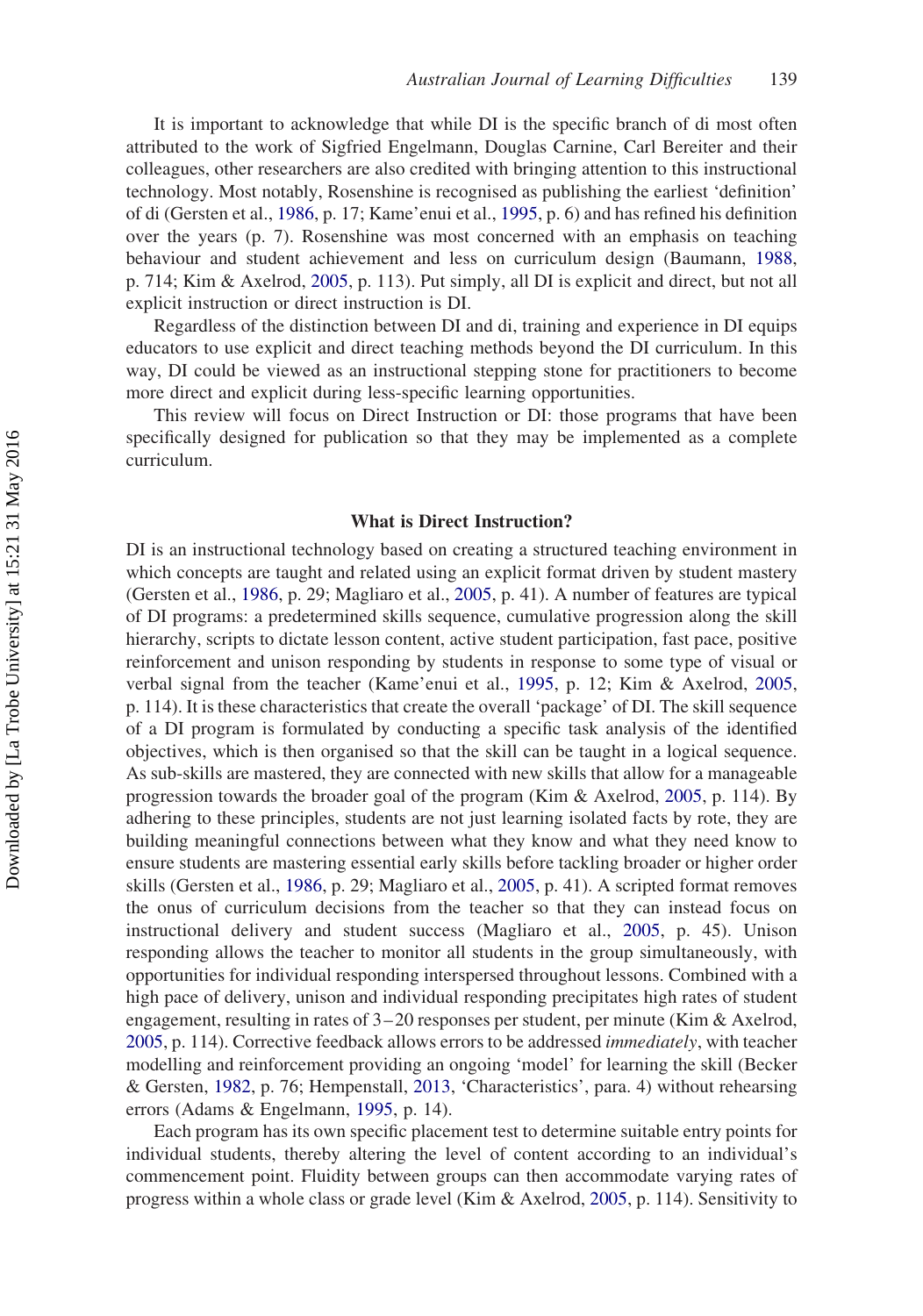individual rates of progress within lessons can be achieved by varying the amount and type of teacher correction and rehearsal for individual students throughout each lesson (Gersten et al., [1986,](#page-13-0) p. 18).

The premise behind DI is that an instructional sequence can be created based on research, with careful attention paid to sequencing skills so that students learn skills in a linear and cumulative way, with built-in maintenance and mastery checks along the way (Adams & Engelmann, [1995](#page-13-0), p. 15; Gersten et al., [1986](#page-13-0), p. 19; Kame'enui et al., [1995](#page-14-0), p. 13). This careful attention to task analysis and skills sequencing aims to produce what Engelmann [\(1980](#page-13-0)) termed 'faultless instruction' which can then be packaged as a program in a simple to follow format available to be adopted by the wider teaching population (p. 35). This removes the need for teachers to formulate a skill hierarchy and produce additional resources, assessment tasks and data collection. The use of a teacher script to specify what the teacher is to say and do, as well as how students are expected to respond is necessary to maximise program adherence and subsequent success for both the teacher and students (Gersten et al., [1986,](#page-13-0) p. 18). In order to retain the integrity of the program, teachers need to be committed to implementing it as it was intended. The program is designed for use as a complete unit, not as part of an eclectic selection of resources and elements, with only parts of the sequence being used (Snider & Schumitsch, [2006](#page-14-0), p. 27).

In addition to these elements of instructional design, a key principle of DI is that all students can learn (Adams & Engelmann, [1995,](#page-13-0) p. 3). DI is intended to transcend categorisation labels and simply apply effective instructional design to maximise learning for all students (Engelmann, [1967,](#page-13-0) p. 95). This extends to seeing any lack of progress in student learning as a failure in teaching, not as a result of some characteristic of the student that has prevented them from learning (Snider & Schumitsch, [2006,](#page-14-0) p. 29). This is consistent with a non-categorical approach whereby the focus is on teaching and learning, rather than a diagnosis or perceived limitations (Wheldall, [1994,](#page-14-0) p. 45). With these elements in mind, DI programs undergo intense scrutiny to reach the final, published sequence, to ensure that the instructional sequence includes adequate practise of the predetermined skills to reach mastery, that the teacher script is sufficiently clear and easy to follow, and that students are engaged at an appropriate instructional level (Gersten et al., [1986](#page-13-0), p. 18; Kim & Axelrod, [2005,](#page-14-0) p. 115).

### Who is DI for?

While more widely known for its success in teaching economically disadvantaged students, strong empirical evidence has been reported to support the use of DI to teach a diverse range of populations. These include students with physical or intellectual disabilities ranging from mild to severe (Gersten et al., [1986,](#page-13-0) p. 28; Lockery & Maggs, [1982](#page-14-0), p. 286; White, [1988](#page-14-0), p. 365), students learning English as a second language (Lee, Ajayi, & Richards, [2007,](#page-14-0) p. 21; Reeves, [2010](#page-14-0), p. 242) as well as typically achieving and high achieving students (Adams & Engelmann, [1995](#page-13-0), p. 29). The successful results achieved from using DI to teach students in these populations have been replicated in varied settings and across a large span of age ranges, demonstrating its efficacy from preschool age right through to high school students (Kim & Axelrod, [2005,](#page-14-0) p. 115; Lockery & Maggs, [1982](#page-14-0), p. 286). At the time of DI's inception, there was an over-reliance on disability labels that typically resulted in reduced expectations of student achievement and thus a limited curriculum. DI, however, employed a curriculum that did not differentiate based on disability, but rather on the content to be taught (Engelmann, [1967,](#page-13-0) p. 94). As a result, there is a large and growing body of evidence demonstrating the success of DI to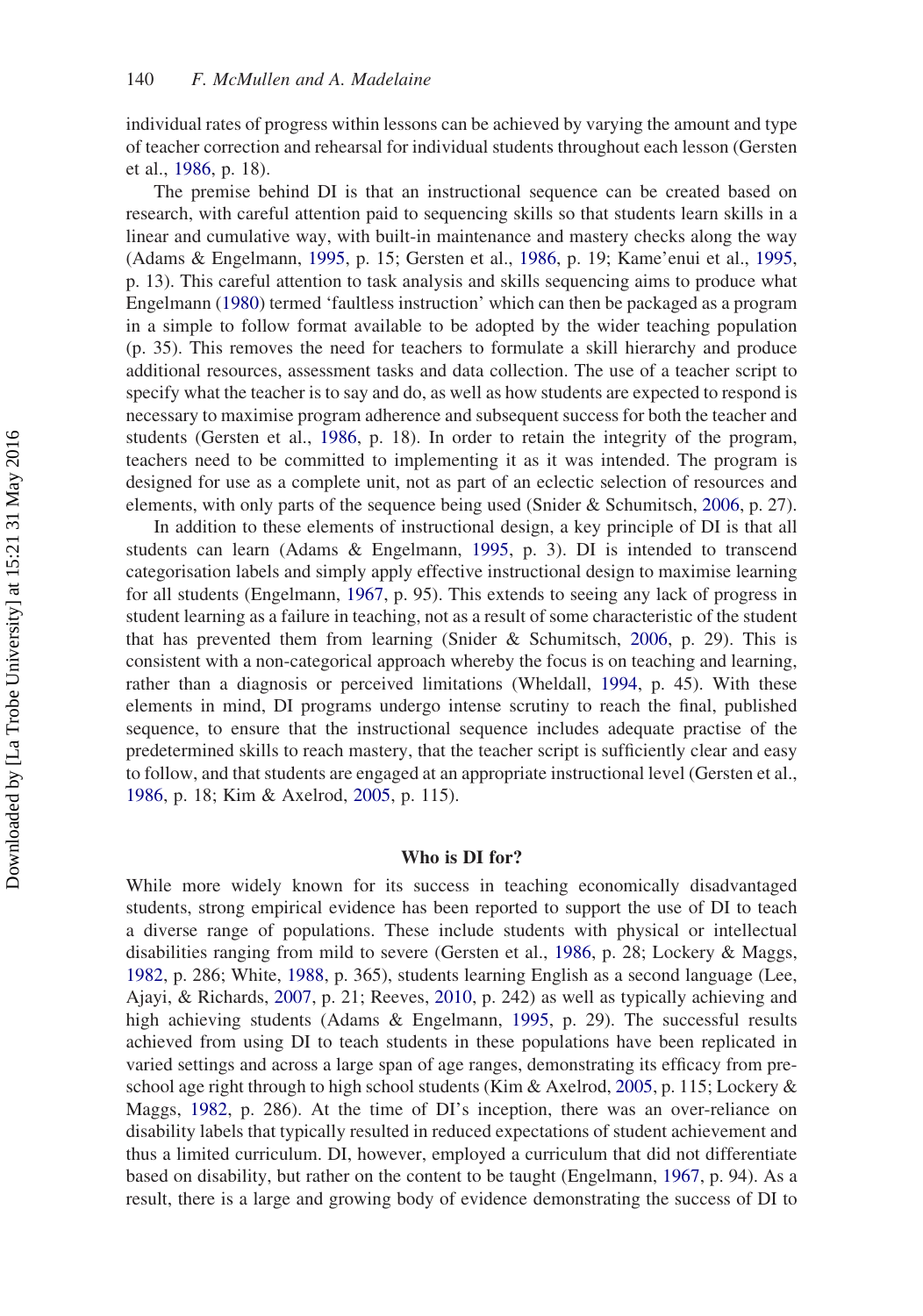teach a wide-ranging repertoire of skills to an equally varied range of student populations (Adams & Engelmann, [1995,](#page-13-0) p. 97; Lockery & Maggs, [1982](#page-14-0), p. 282).

Equally important to the success of using DI to teach academic skills are the outcomes achieved when DI has been used to teach functional skills to students with special needs. Acquiring skills such as crossing the street and using an Automated Teller Machine (ATM) provides individuals with increased independence and participation in the community (Gersten et al., [1986](#page-13-0), p. 29), while validating the utility of DI beyond the classroom setting.

### What Can be Taught Using DI?

DI has been applied to a variety of academic skills, in addition to applications to less academic and more unexpected pursuits such as religious studies and social skills. However, the DI programs most commonly in use are largely focused on aspects of reading and related instruction, along with mathematics (Kim & Axelrod, [2005,](#page-14-0) p. 114; Lockery & Maggs, [1982](#page-14-0), p. 270). These particular areas lend themselves to instruction using DI programs and principles because of the widely accepted sequence of skills required to cover the necessary content in these areas. For example, the National Inquiry into the Teaching of Literacy (Department of Education Science and Training [DEST], [2005](#page-13-0)) recommended that literacy instruction should focus on five main areas: phonemic awareness, phonics, fluency, vocabulary and comprehension (p. 16). With these necessary, specific skills already agreed upon, an instructional sequence could be created based on breaking those skills down. Referring to the principles of DI described previously, the component skills can be incorporated into a variety of teacher-led activities with inbuilt review to monitor student progress and mastery. The result is virtually a pre-packaged curriculum. This end result can be seen in some of the more commonly known DI programs in use today, such as Reading Mastery (previously known as DISTAR), Spelling Mastery and Corrective Mathematics. These particular programs have been in circulation for many years with empirical research spanning their eras.

Lockery and Maggs [\(1982](#page-14-0)) documented the success of DI for children who have learning difficulties, are gifted, come from disadvantaged backgrounds, who have intellectual impairments ranging from mild to severely impaired, and who are 'normal' students in mainstream classes (p. 270). Their analysis of research on DI across a 10-year period makes a convincing case for the application of DI to teach skills such as language, reading, mathematics and computers to any of the included populations of students (p. 286).

While there is evidence to support the teaching of a variety of skills using DI, there is no suggestion that DI should replace all other instructional methodology. In fact, research suggests that there are times when DI is the most effective way to teach, and other times when it is not compatible (Baumann, [1988](#page-13-0), p. 716). Therefore, it is not suggested that an entire school day be comprised of DI lessons.

#### Does DI work?

DI has long been the subject of empirical analysis, typically investigating the efficacy of an individual program to produce results in a defined area of student learning. For example, Lockery and Maggs [\(1982](#page-14-0)) included studies that investigated the success of Morphographic Spelling for Aboriginal children with learning difficulties (p. 271), reading achievement of students with Down Syndrome after instruction with DISTAR (now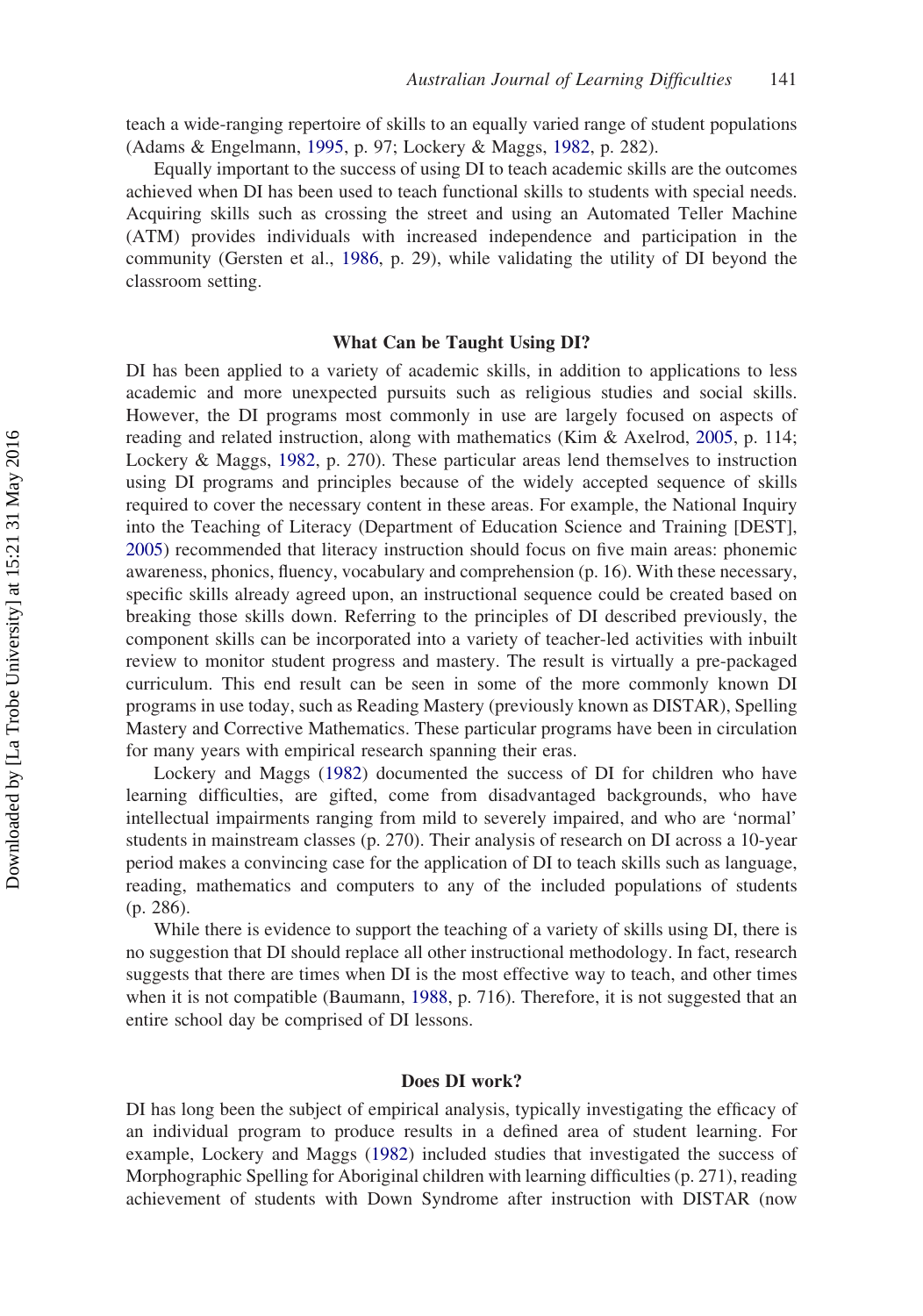known as Reading Mastery) (p. 274) and other specific investigations in their analysis on DI research in Australia. They concluded that repeated replication of the success of DI when used with varied populations, a range of ages and for different learning areas shows its suitability as an effective intervention for all students (p. 284).

In the USA in 1967, a large-scale research project was conducted – Project Follow Through, to investigate the effectiveness of available instructional methodology in order to identify ways to address consistently low achievement amongst disadvantaged students. This project is touted to have been the most comprehensive (and expensive) review of education ever undertaken, encompassing schools from 170 communities and totalling approximately 70,000 students (Carnine, [2000,](#page-13-0) p. 4; Kim & Axelrod, [2005,](#page-14-0) p. 112). Of the instructional models compared, DI consistently delivered the highest results across a number of categories (Kim & Axelrod, [2005,](#page-14-0) p. 112). Of particular interest was the finding that DI returned the highest results in areas such as self-esteem and higher order skills such as conceptual thinking, outperforming teaching models specifically oriented towards increasing those skills (Adams & Engelmann, 1996, p. 97). Overwhelming support across a variety of domains encompassing not only basic skills but higher order cognitive achievement and affective outcomes refute claims that DI is effective only for rote, drill and practice learning. These results demonstrate the capacity for DI to increase both academic performance and self-esteem. Furthermore, longitudinal studies demonstrated that the gains made during the implementation of DI in early primary grades were maintained through to later primary and beyond (Becker & Gersten, [1982](#page-13-0), p. 83; Kim & Axelrod, [2005](#page-14-0), p. 115), with DI students outperforming their peers who had not received DI (Bessellieu et al., [2001](#page-13-0), p. 14; Meyer, [1984](#page-14-0), p. 388). Interestingly, despite DI demonstrating significantly more impressive results than any other instructional method, it was not singled out as a recommended model. Instead, the department of education simply endorsed all models included in the review, despite the disappointing results of some (Kim & Axelrod, [2005](#page-14-0), p. 112).

In the time since Project Follow Through, studies have been regularly published regarding the effectiveness of DI. To get a more comprehensive overview of the research, there have been some meta-analyses to compare the overall efficacy of various instructional technologies, one of which is DI. Borman, Hewes, Overman, and Brown ([2003\)](#page-13-0) analysed data on 29 instructional methods, and subsequently rated them according to the quality of the evidence to support their efficacy. DI was one of only three methods to rank in the highest category 'Strongest evidence of effectiveness' (p. 155). Not surprisingly, DI was also the subject of the largest number of studies included in the analysis, further evidence to indicate the intense scrutiny to which it has been subjected. White [\(1988](#page-14-0)) investigated studies comparing DI with other teaching methods when teaching students with mild to moderate intellectual disabilities. In his meta-analysis of 25 studies, DI was found to be significantly more effective than any comparison treatment (p. 367) with reported effect sizes as high as 1.94. In a broader analysis, Hattie ([2009\)](#page-13-0) synthesised more than 800 meta-analyses related to classroom achievement. Of particular interest was the contrasted results of teacher-led with learner-led approaches where teacher-led approaches were found to be significantly more effective (p. 243). In particular, DI ranked much higher than inquiry-based methodologies with regards to teaching effects (p. 201).

Lockery and Maggs ([1982\)](#page-14-0) alluded to the potential for DI to be a cost-effective model to meet the range of student needs in the classroom. When reflecting on the results of their analysis, they concluded that DI has the potential to minimise the number of students experiencing failure and who would otherwise go on to need specialist, more labour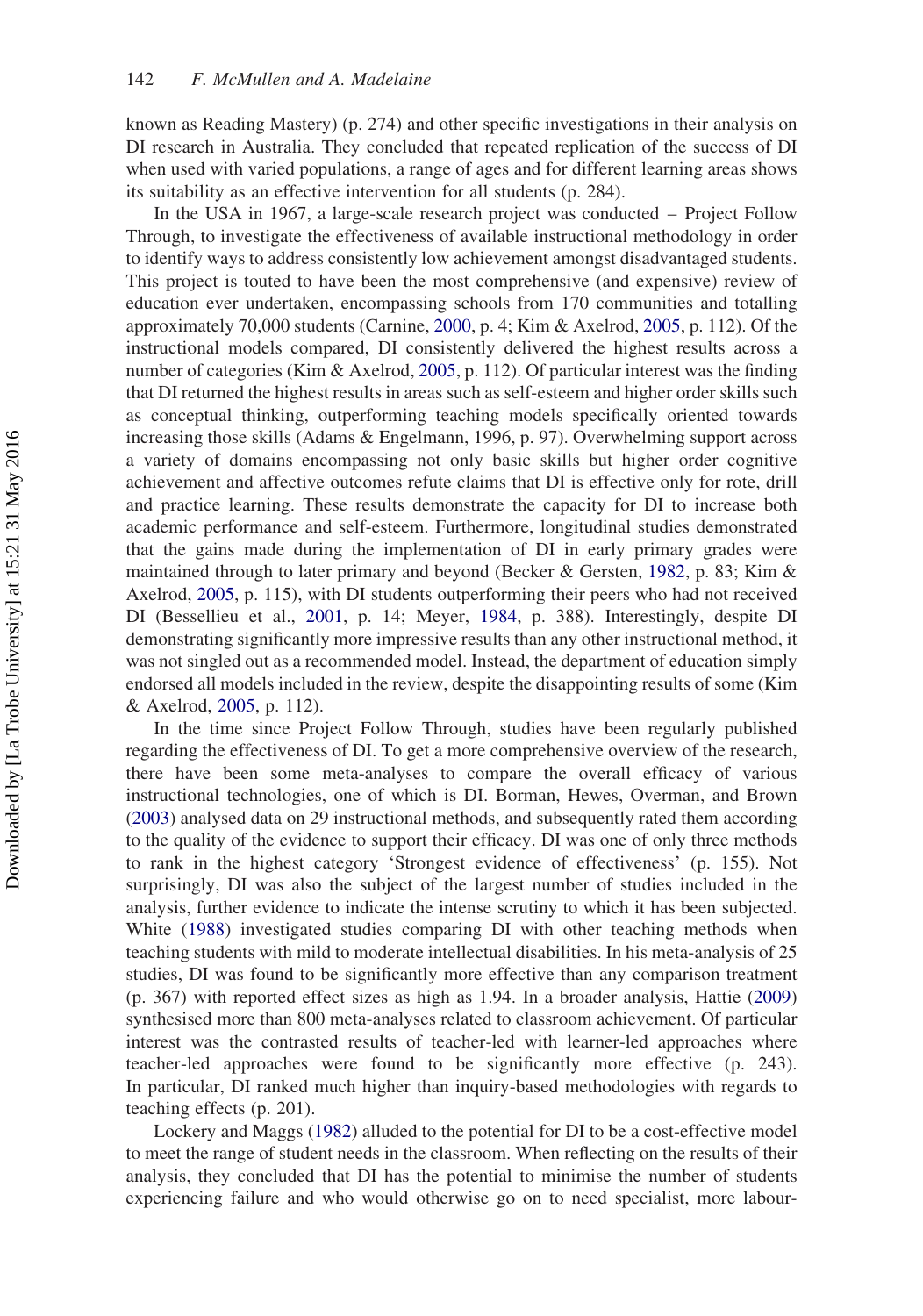intensive intervention (p. 284). This suggests that schools could potentially save money that would otherwise be spent on future remedial programs for students, by simply implementing DI to prevent failure in the first place.

## Areas of Resistance

It is clear from the 'Does DI work?' section that DI has enjoyed a history of strong empirical confirmation of its efficacy. The problem, however, is that its popularity and subsequent implementation have not enjoyed such support (Kim & Axelrod, [2005](#page-14-0), p. 112). Despite Project Follow Through demonstrating that DI was a superior model of instruction, many schools continued to use the very methods and programs that had been shown to be largely ineffective for their students (Watkins, [1995,](#page-14-0) 'Funding Decisions' section, para. 4). So, with all of this evidence to support DI, why do teachers reject or avoid it? In a time where teachers are often so burdened with competing demands, why would one choose to exchange an easily implemented, proven methodology with one that requires more preparation and resources, with less than impressive results? Some research suggests that it is the result of a profession largely dedicated to a student-directed or inquiry-led philosophy (Kim & Axelrod, [2005](#page-14-0), p. 112; Snider & Schumitsch, [2006,](#page-14-0) p. 18). As a result, there is a disparity in the philosophy of educators and the methodology recommended as an evidence-based practice.

Some studies specifically investigated teacher attitudes towards DI using survey techniques (Bessellieu et al., [2001;](#page-13-0) Blakely, [2001;](#page-13-0) Demant & Yates, [2003;](#page-13-0) Lee et al., [2007](#page-14-0); Proctor, [1989;](#page-14-0) Snider & Schumitsch, [2006;](#page-14-0) Vitale & Kaniuka, [2009](#page-14-0)). Most employed a rating scale with subsequent statistical analysis of responses to draw conclusions about teacher attitudes; however, some surveys employed open-ended questions, resulting in a summary of verbatim statements with no empirical basis. The instrument used in each study was unique, with no studies reporting reliability measures. Some studies included analysis of respondents' demographic information to extrapolate further detail of respondents' attitudes. The studies examined for this review generally included a small to moderate sample size, targeting respondents from multiple schools or districts.

A number of specific reasons are cited as to why teachers do not like or do not use DI. Typically these often come down to teacher preference for the way they teach, however, there are a variety of 'dislikes' for this research-proven methodology. The more commonly cited reasons are given below.

### There is a Perception that DI is Only Suitable for Some Children

Fritzer and Herbst ([1999\)](#page-13-0) are one of many to raise the question as to why DI would be used school wide, and not restricted to students at risk due to poverty or special education status (p. 46). Similarly, Demant and Yates [\(2003](#page-13-0)) surveyed teachers and found that the majority believe DI is not suitable for all students (p. 488). This argument possibly hails from DI's early applications, when it was implemented as a means to improve educational outcomes for students from impoverished backgrounds. It has since been repeatedly demonstrated that DI is similarly successful with children from all classes, including those from the inner city as well as those in rural and remote regions; students with mild disabilities right through to above average students, as well as students in early grades right through to high school (Adams & Engelmann, [1995,](#page-13-0) p. 97; Bessellieu et al., [2001](#page-13-0), p. 14; Gersten et al., [1986](#page-13-0), p. 18; Kim & Axelrod, [2005](#page-14-0), p. 115; Lockery & Maggs, [1982,](#page-14-0) p. 263; Snider &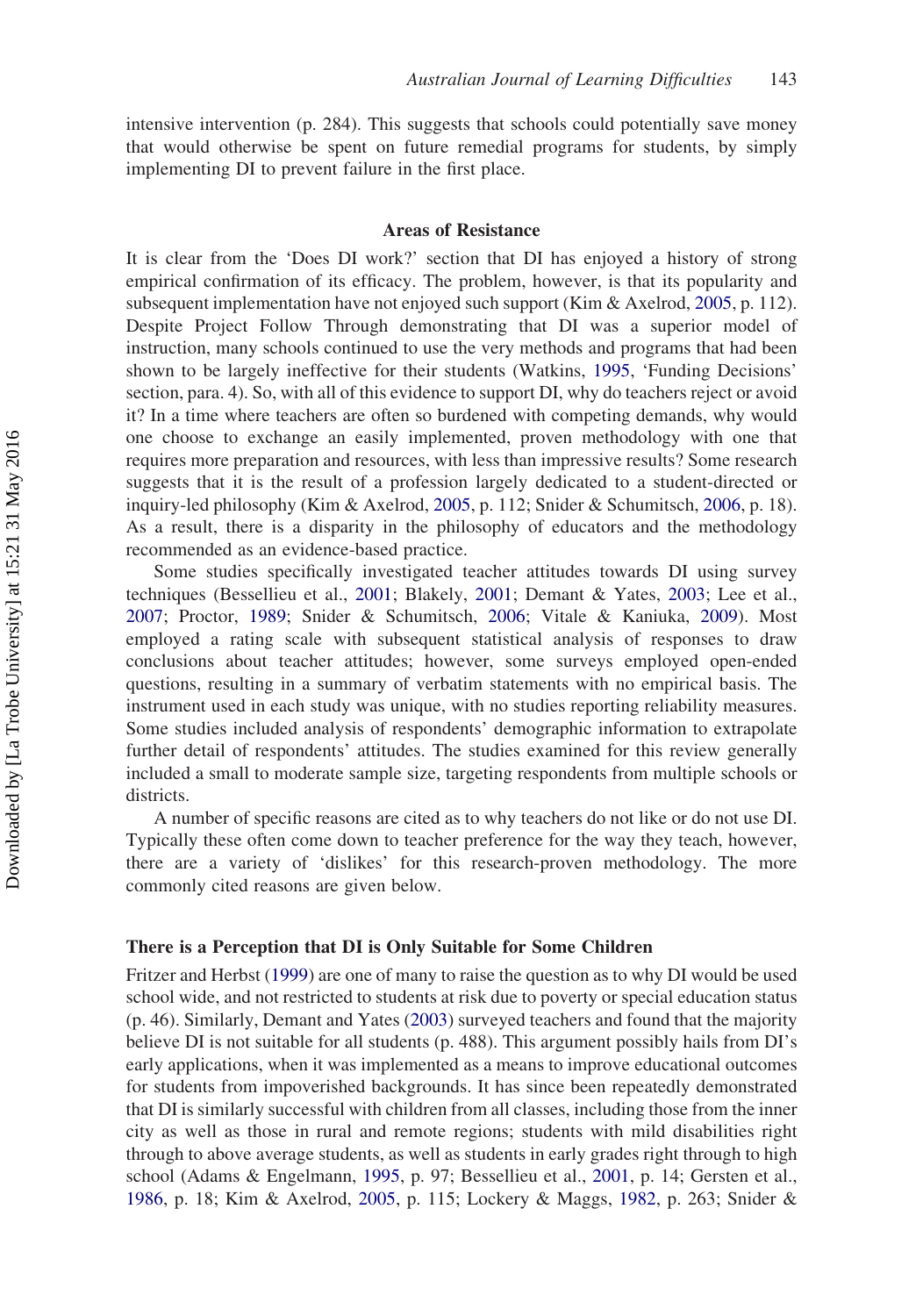Schumitsch, [2006](#page-14-0), p. 18; Tarver, [1998](#page-14-0), p. 20). Furthermore, it can be used with a whole class or in a withdrawal setting with small groups or even one-on-one (Lockery & Maggs, [1982](#page-14-0), p. 286). Quite simply, research documents the success of DI for students of any description, regardless of their assigned label or even supposed learning style (Bessellieu et al., [2001](#page-13-0), p. 17; Tarver, [1998](#page-14-0), p. 20). Learning styles assume that students learn best when taught under certain conditions that may be specific to the individual, for example through movement activities or increased visual stimulus. Because DI places high emphasis on breaking down the task to make it easier to teach and learn, it actually bypasses the need to progress through these various 'channels' by teaching it directly and explicitly (Hempenstall, [2013](#page-14-0), 'Evaluation', para. 3; Tarver, [1998,](#page-14-0) p. 20). Similarly, it is suitable for students who are intrinsically motivated, as well as those relying on external motivation for success in the classroom (McFaul, [1983,](#page-14-0) p. 68).

One of the ways DI is able to cater to the individual learning needs of students is through individual placement in the program. As discussed previously, placement tests dictate where students commence instruction, rather than relying on labels, learning styles or other within-student factors (Lockery & Maggs, [1982](#page-14-0), p. 286; Vitale & Kaniuka, [2009](#page-14-0), p. 30). It is important to reiterate Engelmann's [\(1980](#page-13-0)) premise of DI, whereby student failure is an indication of teaching failure. It is not the result of some factor from within the child, it is because the task has not been taught sufficiently for the student to master it (p. 290). Using the same reasoning, Engelmann advocates that all students can learn when taught effectively: it is not about 'who' the learner is, but rather how well they are taught.

## A Belief that DI is just Rote Learning and Only Suitable for Learning Basic Skils

This is a common interpretation of DI, concluding that students mindlessly repeat and recite information without actively learning and synthesising it (Bessellieu et al., [2001](#page-13-0), p. 14; Fritzer & Herbst, [1999](#page-13-0), p. 45; Kim & Axelrod, [2005](#page-14-0), p. 115; Vitale & Kaniuka, [2009](#page-14-0), p. 30). However, it has been demonstrated that DI can be successfully used to teach both basic skills as well as higher order skills (Adams & Engelmann, [1995](#page-13-0), p. 97). For example, children taught to read using DI synthetic phonics programs have simultaneously demonstrated impressive gains in comprehension measures, suggesting that they are not merely 'barking at print' as some may claim (Meyer, [1984](#page-14-0), p. 392). White ([1988\)](#page-14-0) similarly found high effect sizes for comprehension, and argued that there was little statistical difference between effect sizes for decoding and comprehension when taught using DI (p. 369). Importantly, Bessellieu et al. ([2001\)](#page-13-0) found that skills taught using DI methods generalised to other contexts and applications (p. 16) supporting the notion that the skills taught in DI programs are generative in nature – that is, they focus on learning strategies to a high degree of fluency so that students may apply these strategies beyond the DI lesson and content.

Lockery and Maggs ([1982\)](#page-14-0) acknowledged that the majority of DI programs tend to focus largely on essential skills to ensure students are well equipped to access the curriculum at all levels (p. 287). This is also supported by Hattie [\(2009](#page-13-0)) and Hempenstall ([2013\)](#page-14-0) who noted that instruction resulting in automaticity of lower order skills will enable learners to more effectively utilise cognitive processing for complex tasks (p. 240). The repetition that is so frequently criticised in DI is one of the key reasons why skills are learned to mastery and subsequently maintained (Vitale & Kaniuka, [2009,](#page-14-0) p. 30). Adams and Engelmann [\(1995](#page-13-0)) stress that this attention to essential skills is necessary to build up the component abilities required for broader and higher order tasks (p. 26).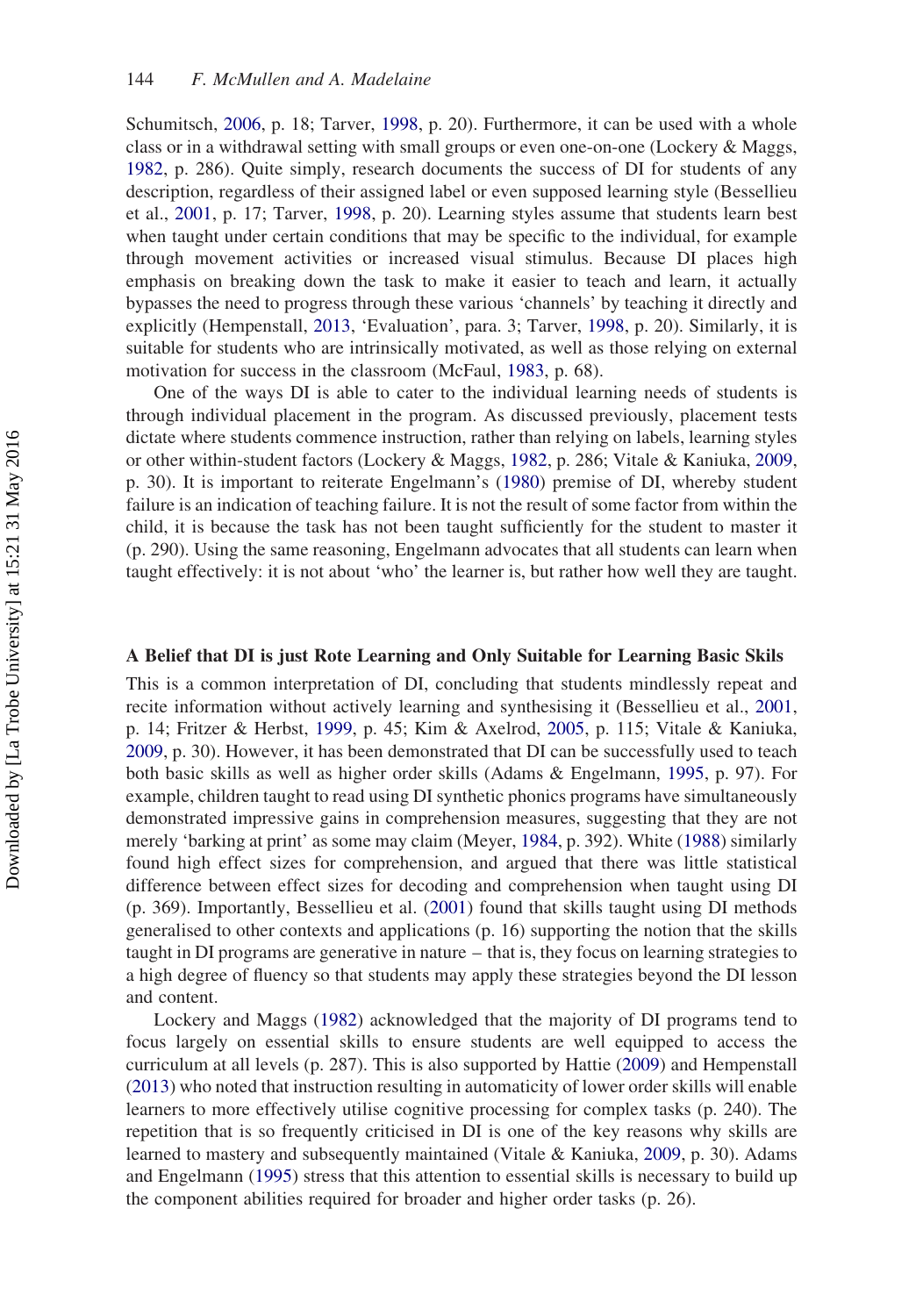### DI is Too Teacher Directed and Encourages Students to be Passive

This criticism largely comes from those who subscribe to an inquiry-based learning philosophy (Bessellieu et al., [2001](#page-13-0), p. 14; Snider & Schumitsch, [2006](#page-14-0), p. 18). Proponents of inquiry-based learning claim that the balance of power in a DI program is tipped firmly in favour of the teacher, resulting in a lack of student involvement and engagement (Ewing, [2011](#page-13-0), p. 84; Vitale & Kaniuka, [2009,](#page-14-0) p. 30). As discussed previously, DI is designed to elicit a high number of student responses, which ultimately results in far more active involvement on the part of the student.

There is strong resistance from some who claim that DI treats students as passive participants in learning, expecting them to be robotic and reflexive rather than active in creating their own understanding (Snider & Schumitsch, [2006,](#page-14-0) p. 18). This perception of students being passive in a DI lesson has also led to the suggestion that students are prevented from developing a positive self-concept because they do not have 'ownership' of their learning (McFaul, [1983](#page-14-0), p. 68). However, empirical data demonstrate that these affective domains are more positively impacted with DI than with other, more child-led models whose sole purpose is to increase self-esteem (Adams & Engelmann, [1995](#page-13-0), p. 97). Baumann ([1988,](#page-13-0) p. 716) and Tarver ([1998,](#page-14-0) p. 21) argue that DI is designed to gradually reduce the amount of teacher directedness in lessons, supporting students to take on increasing independence in applying their newly learned skills. It is the very nature of faultless instruction to arrange teaching so that it is easy for the leaner to learn (Engelmann, [1980,](#page-13-0) p. 35). It prevents students from practising errors or developing inaccurate, compensatory strategies that learners otherwise may rely on (Adams & Engelmann, [1995](#page-13-0), p. 14).

### Teachers Feel that DI Does not Allow Them to be Creative

Many teachers reject DI because they feel they cannot teach in the way they prefer, claiming that the teacher script removes any scope for creativity in the classroom (Bessellieu et al., [2001](#page-13-0), p. 14; Lee et al., [2007,](#page-14-0) p. 30; Snider & Schumitsch, [2006,](#page-14-0) p. 25). Using DI in core subjects such as English and Mathematics does not mean that the entire school day needs to follow the structures of DI. There is still plenty of scope in the curriculum for teachers to flex their creative muscles, while being balanced by more structured and explicit instruction to meet the needs of their students in core learning areas. Snider and Schumitsch ([2006\)](#page-14-0) investigated the attitudes of teachers in DI schools (those schools where DI is implemented across all classes) and found that teachers using DI did not feel their creativity had been stifled (pp. 25 –26). Bessellieu et al. [\(2001](#page-13-0)) similarly reported positive feedback from teachers after using DI, with reports that the program improved their skills as an educator (p. 16) and planning time was greatly reduced as a result of using a DI program (p. 17). Other teachers found that the structure provided by a DI program was useful for defining what was being taught (Lee et al., [2007](#page-14-0), p. 30; Reeves, [2010](#page-14-0), p. 247) implying that with DI taking the guesswork out of instructional design, educators are more able to focus on other aspects of instruction.

It has to be asked whether it is ultimately in the students' best interests whether the teacher's need for creativity in lessons outweighs the potential benefits (and costs) of choosing or rejecting an instructional methodology on this basis. Perhaps it can be best described with an analogy: Actors, who are renown for creativity, will typically follow a script but are still able to inject their own flair and personality into a performance. The same can be said of a DI teacher: the script is there to structure the content and outcomes of the lesson; however, the individual teacher can add his/her own dimension to its delivery.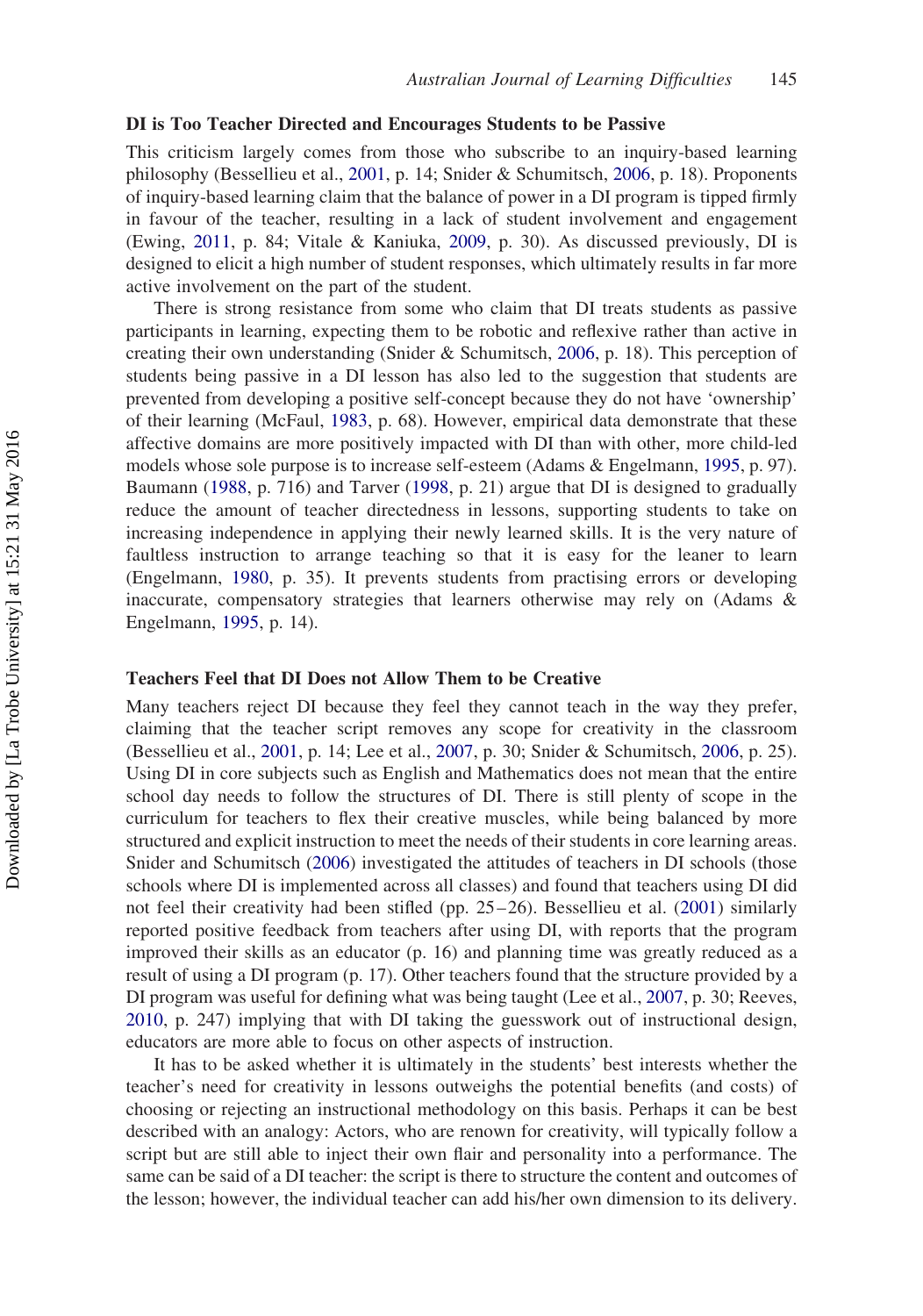### DI Relegates Teachers to 'Technicians' Rather than Professionals

Similar to the criticism earlier, some teachers felt that their value as a professional was diminished, viewing the scripted program as a non-negotiable way to deliver the curriculum without any expertise necessary (Eisenbach, [2012,](#page-13-0) p. 154; Ewing, [2011](#page-13-0), p. 84; Lee et al., [2007](#page-14-0), p. 31; MacGillivray, Ardell, Curwen, & Palma, [2004](#page-14-0), p. 137; Reeves, [2010](#page-14-0), p. 241). There is even a suggestion that DI is better suited to less-experienced teachers who perhaps need more guidance and support than their more experienced counterparts (Eisenbach, [2012](#page-13-0), p. 155; Reeves, [2010,](#page-14-0) p. 254). This could not be further from the truth, with studies demonstrating that the success of DI in classrooms was largely influenced by the experience of the teacher delivering it (Baumann, [1988,](#page-13-0) p. 715; Commeyras, [2007,](#page-13-0) p. 406; Gersten et al., [1986](#page-13-0), p. 23; White, [1988,](#page-14-0) p. 371). The more proficient and well versed the teacher is in a given area, the more effective he/she is at responding to individual rates of progress within the group, being able to adjust instruction throughout the lesson in response to the progress of both individuals and the group as a whole (Baumann, [1988](#page-13-0), p. 715; Gersten et al., [1986,](#page-13-0) p. 23; Lee et al., [2007](#page-14-0), p. 31; Vitale & Kaniuka, [2009,](#page-14-0) p. 30). DI is only part of the solution; quality educators can enhance the results. Decisions about grouping and progress monitoring are still the responsibility of the teacher and these rely on teacher expertise. The teachers in Reeves ([2010\)](#page-14-0) study ended up treating the script like something of a mentor, looking to it for guidance in their instruction, suggesting that the structure of a scripted program is comforting rather than constrictive to some teachers (p. 247). Teachers also feel they now have a means of assisting their low-performing students, without resorting to more labour-intensive oneon-one interventions (Lockery & Maggs, [1982](#page-14-0), p. 286).

### Students do not Like DI Lessons

Claims that students find DI boring, repetitive and demoralising would appear to be made on behalf of students, rather than coming from students themselves. As discussed previously, studies have shown that DI outperforms other instructional technologies with respect to improving student self-esteem, confidence and general positive attitudes towards learning (Tarver, [1998](#page-14-0), p. 19). Improvement in student attention and behaviour as well as comments about student excitement for learning has been reported (Bessellieu et al., [2001](#page-13-0), p. 15) with children thriving in the encouraging environment created by the use of positive reinforcement and noticeable progress (Lockery & Maggs, [1982,](#page-14-0) p. 286). Reeves ([2010](#page-14-0)) also reported that students were motivated as a result of the progress they were making (p. 251).

Further to this, some claim teachers are simply manipulating their students into 'performing' rather than learning (Fritzer & Herbst, [1999](#page-13-0), p. 45). There is even suggestion that DI is a government plan to indoctrinate and oppress the population by taking away their ability to think for themselves (MacGillivray et al., [2004,](#page-14-0) p. 134). Claims that students are taught not to think for themselves because they are so 'brainwashed' into responding only to the teacher's cue imply an authoritarian intention to using DI. Such suggestions go against the very essence of the DI model whereby the instructional sequence is deliberately and gradually arranged towards more independent learning as students master the necessary skills (Gersten et al., [1986,](#page-13-0) p.19; Kim & Axelrod, [2005](#page-14-0), p. 114; Tarver, [1998](#page-14-0), p. 21).

#### DI is not the Best Way to Teach, There are More Effective Ways

While not a common criticism, one of the more surprising arguments for not using DI is that there are more effective ways to teach (Adams & Engelmann, [1995,](#page-13-0) p. 31). This is a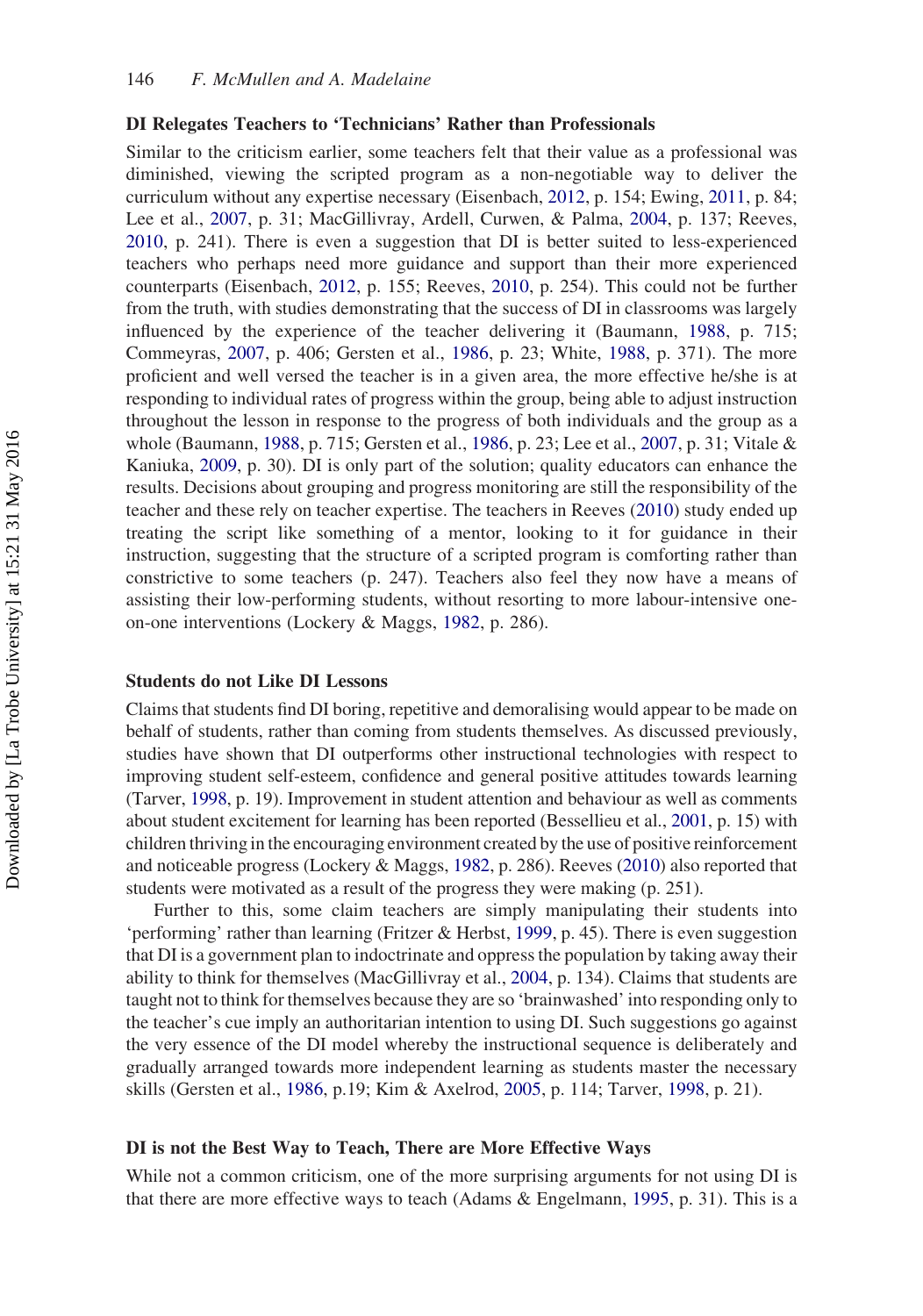somewhat startling claim considering, as discussed in the 'Students do not like DI lessons' section, that the more popular choices of constructivism and discovery learning have both been largely discredited in empirical studies (Alfieri, Brooks, Aldrich, & Tenenbaum, [2011](#page-13-0), p. 2). Research that is referenced in support of alternative methods such as discovery learning and constructivism appears to be low quality at best and, more typically, descriptive and anecdotal (Carter & Wheldall, [2008](#page-13-0), p. 18; Kim & Axelrod, [2005,](#page-14-0) p. 115). The results of large-scale comparison studies such as Project Follow Through and the more recent meta-analyses detailed previously provide convincing empirical evidence of the efficacy of DI.

Most common among those that oppose DI are educators subscribing to a constructivist or discovery learning philosophy. These philosophies take the approach that learning occurs best when it is self-constructed, initiated by students themselves in response to their interests with the teacher acting as a facilitator or guide (Heal, Hanley, & Layer, [2009](#page-13-0), p. 123). It operates under the premise that students are capable of learning without explicit instruction or extrinsic controls (Alfieri et al., [2011,](#page-13-0) p. 1). What is apparent is that discovery learning is not a set of teaching strategies, but a philosophy to subscribe to. It does not describe what a lesson looks like, but rather the beliefs that influence the underlying instructional design (or deliberate lack of it). By its very nature, constructivism is difficult to define as it can be presented in many different ways dependent on the context. In short, there are stark differences between DI and discovery approaches. In their meta-analysis of over 80 studies comparing discovery learning with other forms of instruction, Alfieri et al. ([2011\)](#page-13-0) found discovery learning to be less effective than more explicit models of instruction (p. 12). Furthermore, studies that were found to be of higher quality showed even larger benefits for explicit instruction over discovery, alluding to the dubious quality of research conducted to support discovery approaches. Similar to results previously discussed, more affective domains such as social skills showed the strongest gains in the explicit instruction condition (p. 11).

What is especially interesting when reviewing criticisms of DI is that the very elements that seem to be disliked the most are those that are key to its efficacy, such as a highly prescriptive instructional sequence and teacher-led instruction. Moreover, many of these have been identified as qualities used by effective teachers. For example, the use of a structured sequence to strengthen connections between concepts; academic focus; high expectations for all students to master learning; explicit instructions; ongoing progress monitoring; adjusting instruction in response to student mastery as needed; and a positive environment are all recognised as practices of effective teachers (Stronge, Ward, & Grant, [2011](#page-14-0), p. 341). Perhaps most importantly, effective teachers view student success (and likewise, failure) as the responsibility of the teacher. With such consensus already in place, there seems little value in repeating research to determine instructional efficacy. Future efforts should be focused on following through on what has repeatedly been found to be effective.

### Moving Forward

Based on the objections that continue to plague DI, it appears that it will take more than just strong empirical evidence to encourage the education community to embrace it. Research into the efficacy of various DI programs continues to abound, so the power of DI as an instructional technology is not in question. It appears that what DI boasts in effectiveness, it lacks in social appeal. Drawing from the criticisms discussed in the 'DI is not the best way to teach, there are more effective ways' section, it would seem that some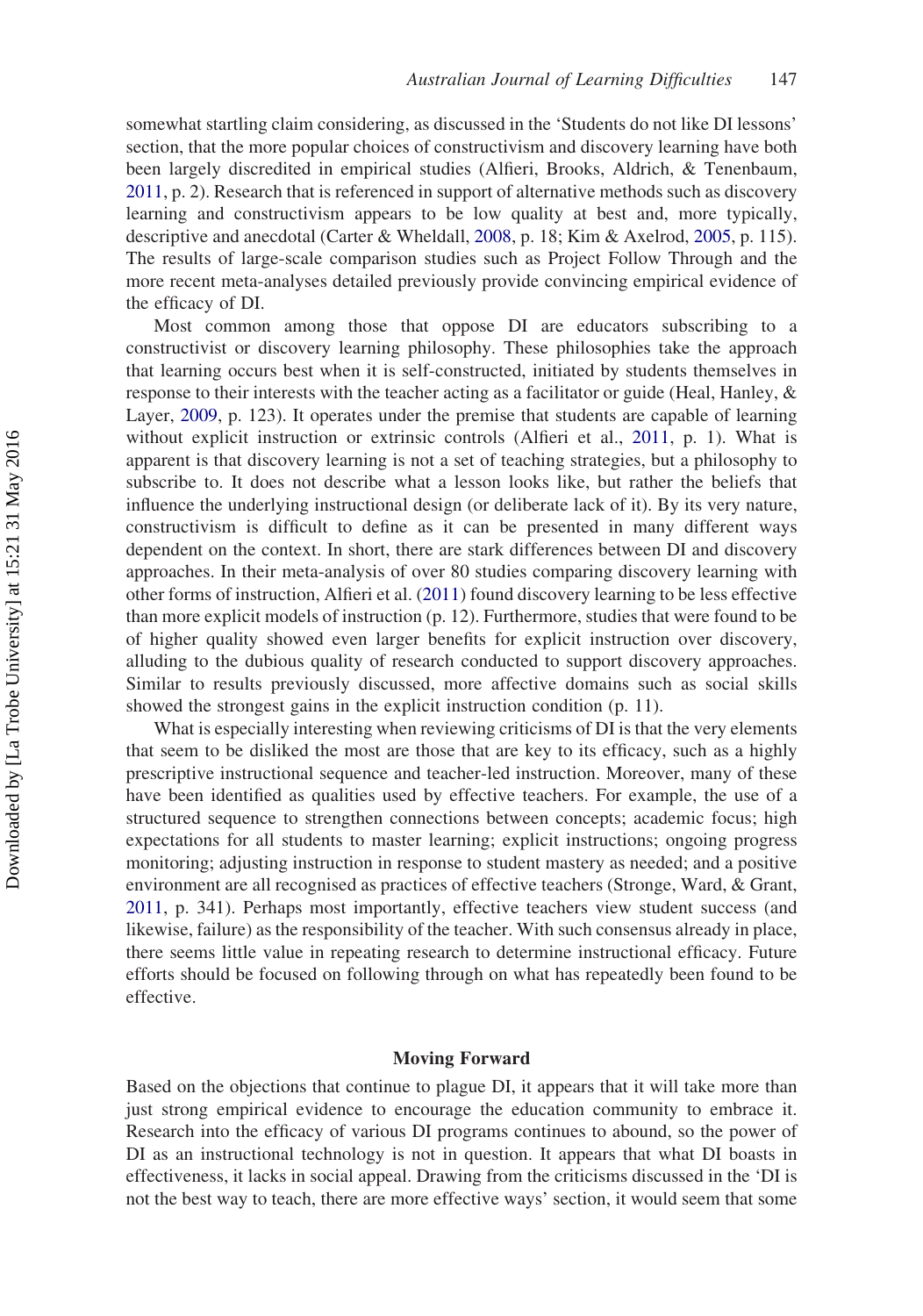of this lack of appeal could be attributed to misinformation or a limited knowledge of DI and its components (Gersten et al., [1986,](#page-13-0) p. 29). If this indeed is the case, would building a more reliable knowledge base of what DI is (and importantly, what it is not) result in a more favourable assessment and, if so, how would this be done?

One possible solution to circumvent any potential misunderstandings or lack of knowledge regarding DI would be to provide pre-service teachers with training and accurate information before they enter the profession. By capturing teachers prior to commencing their teaching careers, there will be, logically, more teachers in the profession who have been equipped with an understanding of a methodology that boasts a solid and enduring evidence base. The National Inquiry into the Teaching of Literacy (DEST, [2005](#page-13-0)) was scathing in their review of pre-service teacher education, noting that most institutions were heavily biased towards constructivist approaches and direct teaching was either heavily criticised or dismissed in their programs (p. 30). Similarly, Commeyras [\(2007\)](#page-13-0) reported that DI was not considered necessary to include in pre-service teacher training, asking, 'What would we do? Sit around and practise reading scripted lessons?' (p. 405). Commeyras [\(2007](#page-13-0)) goes on to conclude that she sees little value in necessarily preparing pre-service teachers for DI as 'what holds currency today may be gone in a year or two or three' (p. 407). Comments such as these appear to overlook the long span of research in support of DI. DEST [\(2005](#page-13-0)) also noted an apparent lack of educators referring to research when selecting effective instruction for classroom teaching and interventions (p. 9). Without making mention of a specific program, the report made several recommendations regarding addressing literacy achievement in schools that are consistent with the underlying premise of DI. These include: the assumption that all children can learn, making instruction explicit, and adopting a whole school approach combined with professional development to ensure that teachers are educated and supported in implementing effective programs (p. 9).

For practising teachers, studies have found that when they are introduced to DI with appropriate professional development and then provided with ongoing support and feedback, they are more accepting of DI (Gersten et al., [1986,](#page-13-0) p. 29; Kim & Axelrod, [2005](#page-14-0), p. 117). In fact, the more time spent using the program within this supportive model, the more favourable the opinion of DI becomes (Proctor, [1989](#page-14-0), p. 41). Gersten et al. ([1986\)](#page-13-0) went further and investigated more specific ways to effectively train teachers to use DI that resulted in improved positive attitudes. Interestingly, they found that principles of DI were the best for teaching DI. That is, using task analysis to systematically break down the components of DI; ensuring materials are at a suitable level of difficulty for the teacher(s) you are training; conducting frequent observations with corrective feedback during initial acquisition of skills; positive reinforcement; ongoing monitoring and, where required, modelled demonstrations (p. 24). This idea of using direct instruction to teach DI would appear to have support from the teachers surveyed in Blakely [\(2001](#page-13-0)). The surveyed teachers were asked to identify their preferred model of support when adopting new teaching skills and methods. Sixty-one per cent of teachers in the study selected an interactive model of support, similar to that described in Gersten et al. ([1986\)](#page-13-0) earlier, whereby the coach and teacher engage in a team-teaching arrangement so that the coach could provide immediate corrections and, if necessary, model the procedure (p. 79). When asked to explain why they preferred that model, the teachers surveyed overwhelmingly made reference to the 'hands on' nature of learning the program and receiving immediate feedback (p. 79). The teachers in Gersten et al. ([1986\)](#page-13-0) similarly reported positive attitudes towards receiving feedback and a focus on positive reinforcement as well as learning the program through a series of small steps (p. 25). They did report finding the process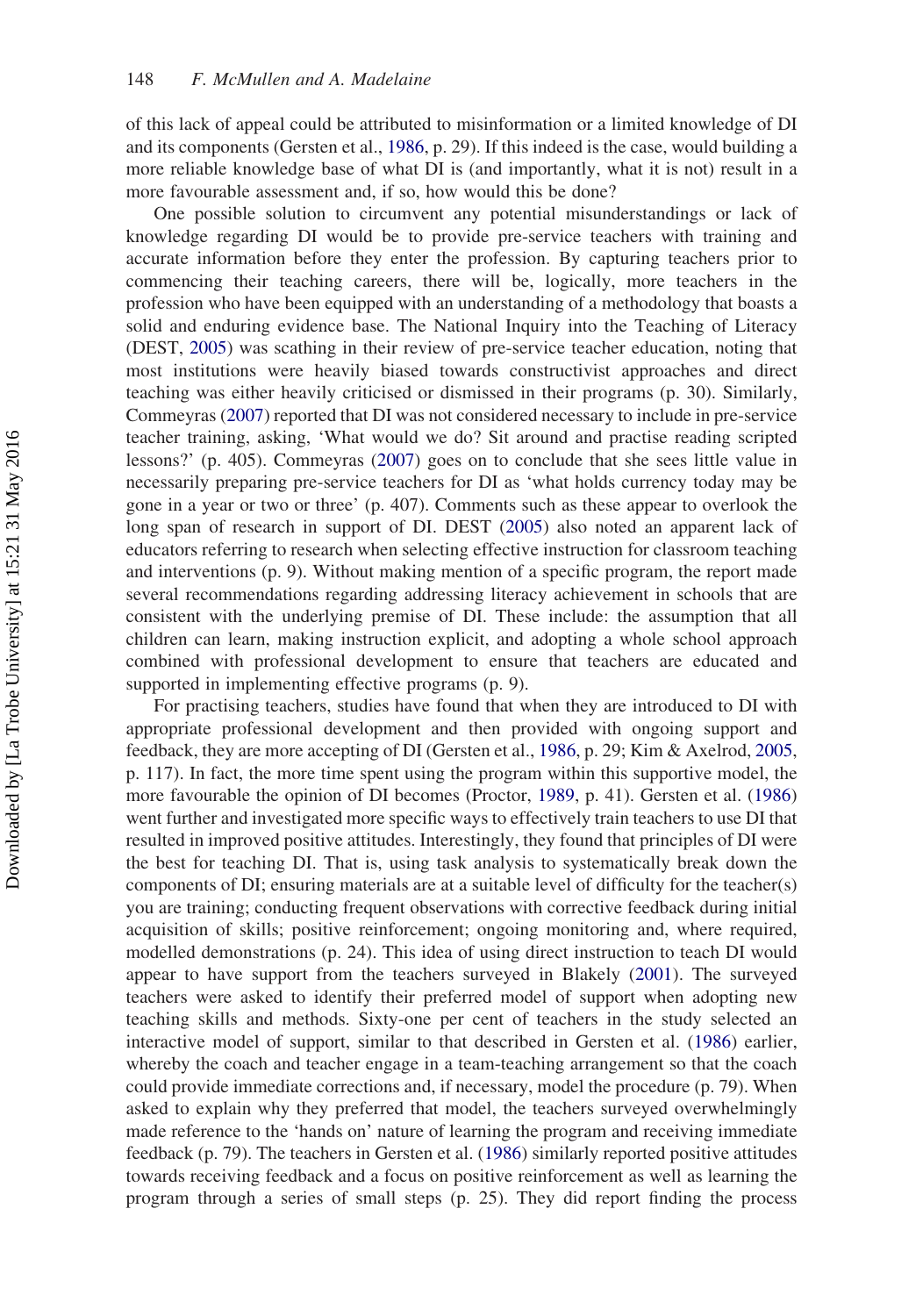awkward initially; however, they came to like it after engaging with the model over time (p. 24). Blakely [\(2001](#page-13-0)) posits that this is possibly attributed to teachers not typically being observed in the classroom (p. 73) and therefore taking time to become accustomed to it.

From the research currently available regarding teacher attitudes and acceptance of DI, it would appear that maintaining pressure is necessary to 'chip away' at the walls of resistance in place (Carnine, [2000](#page-13-0), p. 9; Guskey, [2002](#page-13-0), p. 388). Remarkably, it would appear that the education community's lack of acceptance is not unique to DI. Teachers are not known for readily adopting changes, even in response to significant evidence (Carnine, [2000](#page-13-0), p. 2; Lindsley, [1992,](#page-14-0) p. 21; Snider & Schumitsch, [2006](#page-14-0), p. 17). Carter and Wheldall ([2008\)](#page-13-0) contend that while small aspects of change may occur, we are unlikely to see major change happen in a short period of time: it will require a more measured phase of correction, with these smaller changes accumulating over time (p. 8). Perhaps the units of change required to adopt evidence-based practices such as DI would be more manageable if there was a closer match up between their underlying principles and the philosophical values of teachers. This is difficult, however, because as most teachers do not specifically subscribe to a set of beliefs about education, they more typically make decisions in an eclectic manner, based on intuition or personal preference (Carnine, [2000](#page-13-0), p. 8; Carter & Wheldall, [2008](#page-13-0), p. 9; Hempenstall, [2006,](#page-13-0) p. 85; Snider & Schumitsch, [2006](#page-14-0), pp. 17, 22). With this in mind, there is little value in continuing to present empirical data because it is likely teachers will continue to select and implement teaching practices based on personal beliefs and preferences rather than making large changes in response to empirical data (Kim & Axelrod, [2005](#page-14-0), p. 112).

According to Guskey's [\(2002](#page-13-0)) model of teacher change, a change in teacher attitudes and practices will not occur as the result of professional development or statistical evidence alone, but rather once they have witnessed or experienced the success of the program or methodology first hand (p. 383). Furthermore, if the change in teacher practices results in continued success, there is a greater likelihood these changes will become permanent (p. 384). Guskey ([2002](#page-13-0)) goes on to say that new techniques and procedures take time to master, which ultimately adds to a teacher's workload. If teachers are to commit to new learning and making changes to their current practises, they need reassurance that their students will benefit, and even more importantly, that it will be more effective than what they are currently doing (p. 386). With this in mind, it appears that significant support and follow up will be needed to diminish resistance to DI. From what we know of teacher attitudes to change in general, we cannot simply present data on the efficacy of DI. Instead, we need to create an environment in which DI is almost a natural conclusion as a result of pre-service teacher training, professional training and coaching in addition to policy and community support.

In summary, negative attitudes towards DI would sometimes appear to be the result a mismatch of teaching philosophies and in some cases can be attributed to misinformation about the methodology. In order to improve attitudes towards DI, research suggests a combination of three main practices: first, widespread education about DI to ensure that accurate information is disseminated. This includes pre-service teacher education and professional development of practising teachers. Second, schools and staff implementing (or considering whether to implement) DI receive active, ongoing support to learn the skills, as well as develop the confidence required in the new methodology. Finally, teachers and schools need hard data to demonstrate the effects that their newly implemented methodology has resulted in. The combination of these three aspects provides a rationale (the why); a procedure (the what and how) and an evaluation (results).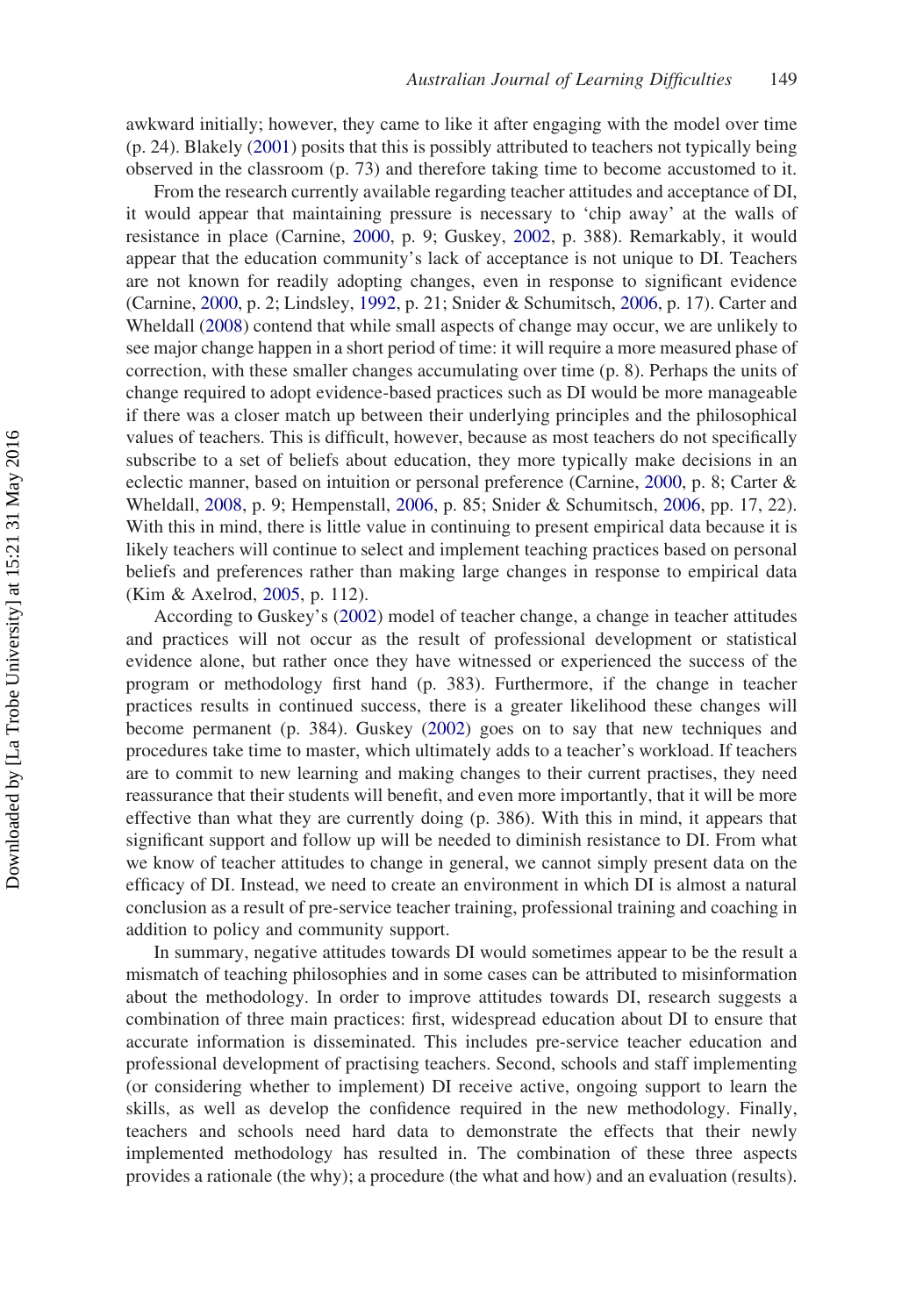### <span id="page-13-0"></span>References

- Adams, G. L., & Engelmann, S. (1996). Research on direct instruction: 25 years beyond DISTAR. Seattle, WA: Educational Achievement Systems.
- Alfieri, L., Brooks, P. J., Aldrich, N. J., & Tenenbaum, H. R. (2011). Does discovery-based instruction enhance learning? Journal of Educational Psychology, 103, 1–18. doi: [10.1037/](http://dx.doi.org/10.1037/a0021017) [a0021017](http://dx.doi.org/10.1037/a0021017)
- Baumann, J. F. (1988). Direct instruction reconsidered. Journal of Reading, 31, 712– 718. Retrieved from <http://www.jstor.org/stable/40032953>
- Becker, W. C., & Gersten, R. (1982). A follow-up of Follow Through: The later effects of the direct instruction model on children in fifth and sixth grades. American Educational Research Journal, 19, 75 – 92. doi: [10.3102/00028312019001075](http://dx.doi.org/10.3102/00028312019001075)
- Bessellieu, F. B., Kozloff, M. A., & Rice, J. S. (2001). Teachers' perceptions of direct instruction teaching. Direct Instruction News, 1, 14–17.
- Blakely, M. R. (2001). A survey of levels of supervisory support and maintenance of effects reported by educators involved in direct instruction implementations. Journal of Direct Instruction, 1, 73 – 83. Retrieved from [http://www.nifdi.org/research/journal-of-di/cat\\_view/92-journal-of](http://www.nifdi.org/research/journal-of-di/cat_view/92-journal-of-direct-instruction-jodi/94-volume-1-no-2-summer-2001)[direct-instruction-jodi/94-volume-1-no-2-summer-2001](http://www.nifdi.org/research/journal-of-di/cat_view/92-journal-of-direct-instruction-jodi/94-volume-1-no-2-summer-2001)
- Borman, G. D., Hewes, G. M., Overman, L. T., & Brown, S. (2003). Comprehensive school reform and achievement: A meta-analysis. Review of Educational Research, 73, 125–230. doi: [10.](http://dx.doi.org/10.3102/00346543073002125) [3102/00346543073002125](http://dx.doi.org/10.3102/00346543073002125)
- Carnine, D. (2000). Why education experts resist effective practices (and what it would take to make education more like medicine). Washington, DC: Thomas B Fordham Foundation. Retrieved from: <http://www.wrightslaw.com/info/teach.profession.carnine.pdf>
- Carnine, D. W., Silbert, S., Kame'enui, E. J., & Tarver, S. (2010). Direct instruction reading (5th ed). Boston, MA: Pearson.
- Carter, M., & Wheldall, K. (2008). Why can't a teacher be more like a scientist? Science, pseudoscience and the art of teaching. Australasian Journal of Special Education, 32, 5 – 21. doi: [10.1080/10300110701845920](http://dx.doi.org/10.1080/10300110701845920)
- Commeyras, M. (2007). Scripted reading instruction? What's a teacher educator to do? Phi Delta Kappan, 88, 404– 407. Retrieved from <http://www.kappanmagazine.org/content/88/5.toc>
- Demant, M. S., & Yates, G. C. R. (2003). Primary teachers' attitudes toward the direct instruction construct. Educational Psychology, 23, 483– 489. doi: [10.1080/0144341032000123741](http://dx.doi.org/10.1080/0144341032000123741)
- Department of Education, Science and Training (DEST). (2005). National inquiry into the teaching of literacy (NITL). Teaching reading: Report and recommendations. Retrieved from [http://](http://research.acer.edu.au/tll_misc/5/) [research.acer.edu.au/tll\\_misc/5/](http://research.acer.edu.au/tll_misc/5/)
- Eisenbach, B. B. (2012). Teacher belief and practice in a scripted curriculum. The Clearing House: A Journal of Educational Strategies, Issues and Ideas, 85, 153– 156. doi: [10.1080/00098655.](http://dx.doi.org/10.1080/00098655.2012.663816) [2012.663816](http://dx.doi.org/10.1080/00098655.2012.663816)
- Engelmann, S. (1967). Relationship between psychological theories and the act of teaching. Journal of School Psychology, 5, 93 – 100.
- Engelmann, S. (1980). Toward the design of faultless instruction: The theoretical basis of concept analysis. Educational Technology, 20, 28-36.
- Ewing, B. (2011). Direct instruction in mathematics: Issues for schools with high indigenous enrolments: A literature review. Australian Journal of Teacher Education, 36, 64-91. doi: [10.](http://dx.doi.org/10.14221/ajte.2011v36n5.5) [14221/ajte.2011v36n5.5](http://dx.doi.org/10.14221/ajte.2011v36n5.5)
- Fritzer, P., & Herbst, P. (1999). A cautionary tale: Directed instruction reading. Contemporary Education, 70, 45 – 47.
- Gersten, R., Woodward, J., & Darch, C. (1986). Direct instruction: A research-based approach to curriculum design and teaching. Exceptional Children, 53, 17–31.
- Guskey, T. R. (2002). Professional development and teacher change. Teachers and Teaching: Theory and Practice, 8, 381– 391. doi: [10.1080/135406002100000512](http://dx.doi.org/10.1080/135406002100000512)
- Hattie, J. A. C. (2009). Visible learning: A synthesis of meta-analyses relating to achievement. New York, NY: Routledge.
- Heal, N. A., Hanley, G. P., & Layer, S. A. (2009). An evaluation of the relative efficacy of and children's preferences for teaching strategies that differ in amount of teacher directedness. Journal of Applied Behavior Analysis, 42, 123–143. doi: [10.1901/jaba.2009.42-123](http://dx.doi.org/10.1901/jaba.2009.42-123)
- Hempenstall, K. (2006). What does evidence-based practice in education mean? Australian Journal of Learning Disabilities, 11, 83 – 92. doi: [10.1080/19404150609546811](http://dx.doi.org/10.1080/19404150609546811)